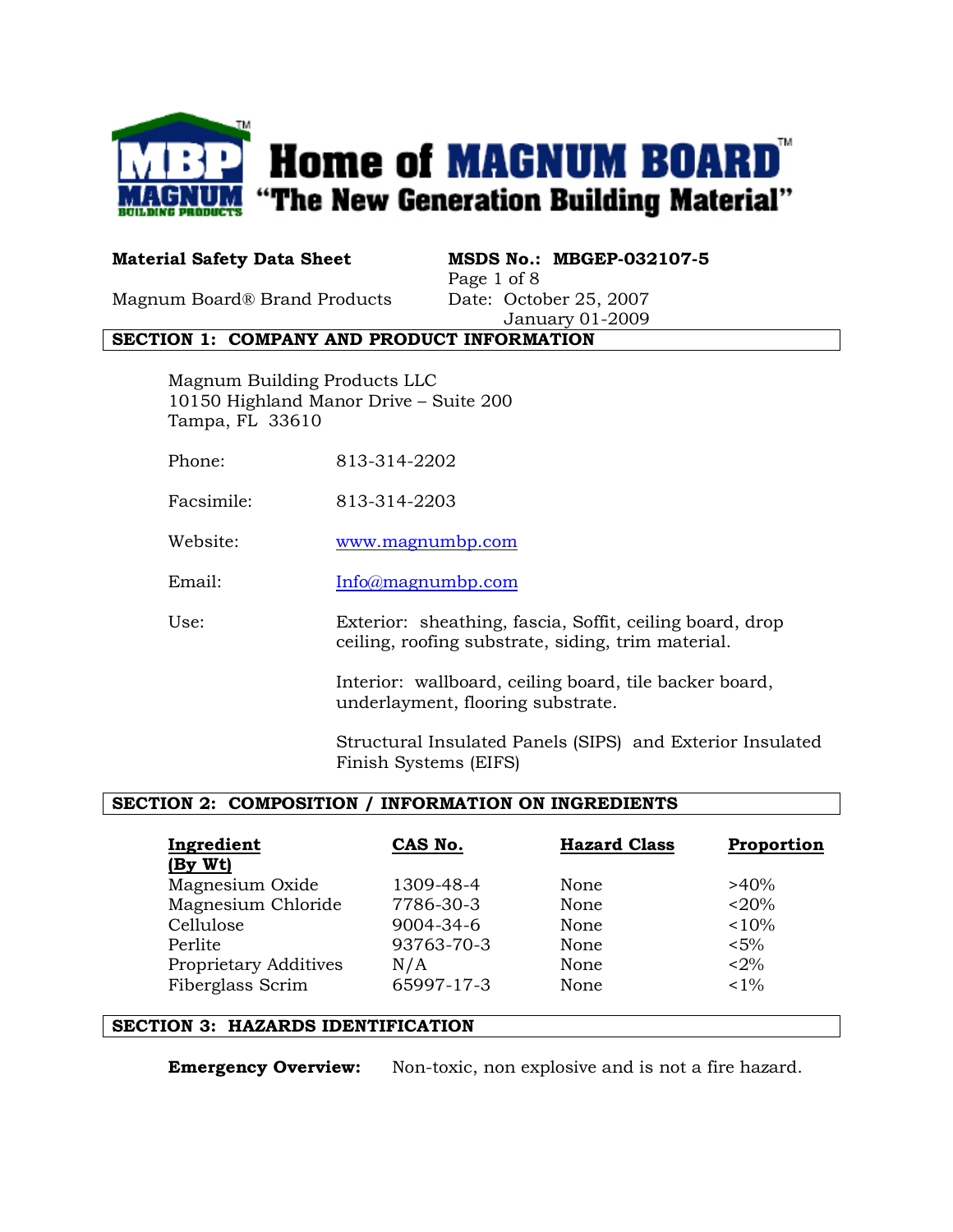Magnum Board® Brand Products Page 2 of 8

#### Primary Routes of Entry:

#### Eyes:

Dust may irritate the eyes from mechanical abrasion causing watering and redness.

#### Skin:

Dust may cause irritation of the skin from friction but cannot be absorbed through intact skin.

#### Ingestion:

Unlikely under normal conditions of use, but swallowing the dust from this product may result in irritation to the mouth and gastrointestinal tract.

## Inhalation:

Dust may cause irritation of the nose, throat, and airways, resulting in coughing and sneezing. Certain susceptible individuals may experience wheezing (spasms of the bronchial airways) on inhaling dust during sanding or sawing operations.

## SECTION 4: FIRST AID MEASURES

#### EYES:

Remove contact lens. Flush with running water or saline for at least 15 minutes. Seek medical attention if redness persists or if visual changes occur.

## SKIN:

Wash with mild soap and water. Contact physician if irritation persists or later develops.

#### INGESTION:

If ingested, dilute by drinking large amounts of water. Do not induce vomiting. Seek medical attention.

If unconscious, loosen tight clothing and lay the person on his / her side. Give nothing by mouth to an individual who is not alert and conscious. Seek medical attention.

## INHALATION:

Remove to fresh air. If shortness of breath or wheezing develops, seek medical attention.

## NOTES TO PHYSICIAN OR FIRST AID PROVIDERS:

Treat symptomatically.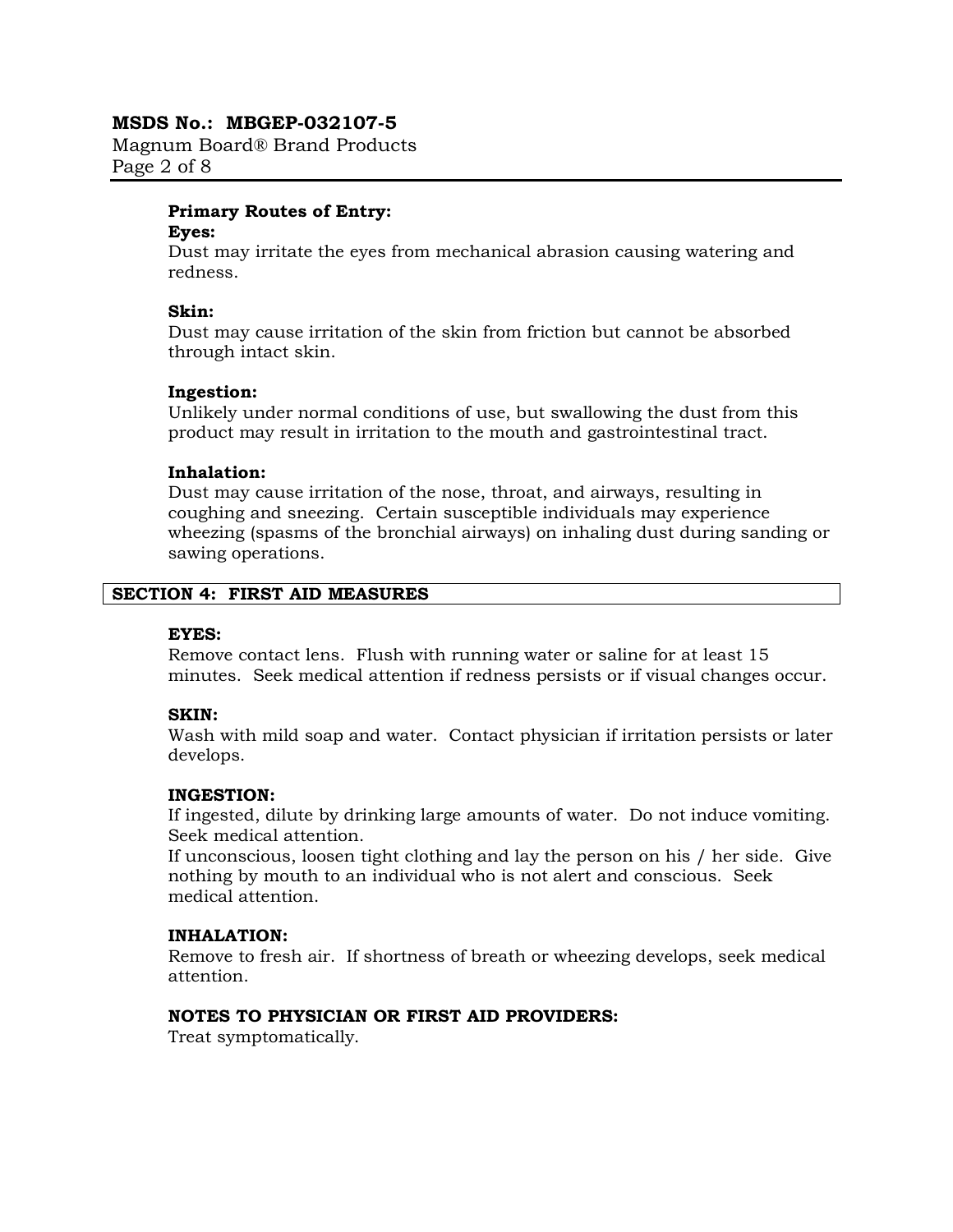Magnum Board® Brand Products Page 3 of 8

#### SECTION 5: FIRE-FIGHTING MEASURES

Magnum™ Building Products line of "Magnum Board®" Products are non flammable, non explosive and non combustible.

#### Fire and Explosion Hazard

Flash Point: Not applicable. Auto-ignition: Not applicable

#### Extinguishing Media:

This material is non combustible. Appropriate extinguishing media should be used for surrounding fire.

#### Fire Fighting:

Fire fighting personnel should wear normal protective equipment.

#### SECTION 6: ACCIDENTAL RELEASE MEASURES

No special precautions are necessary to pick up product that has been dropped. The following applies only to spills or releases of dust generated during cutting or sanding Magnum Board®.

#### Precautions:

Good housekeeping practices are necessary for cleaning up areas where dust has been produced. Take measures to either eliminate or minimize the creation of dust.

Wherever possible, practices likely to generate dust should be controlled with engineering controls such as local exhaust ventilation, dust suppression with water and containment, enclosure or covers.

#### Cleanup Methods:

A fine water spray may be used to suppress dust when sweeping (dry sweeping is not recommended). Vacuuming with an industrial vacuum cleaner outfitted with a high-efficiency particulate (HEPA) filter is recommended over sweeping. Waste may be disposed of by landfill in compliance with federal, provincial, state and local requirements governing non-toxic mineral materials

Avoid using materials and products that are incompatible with this product. (Refer to section 10.)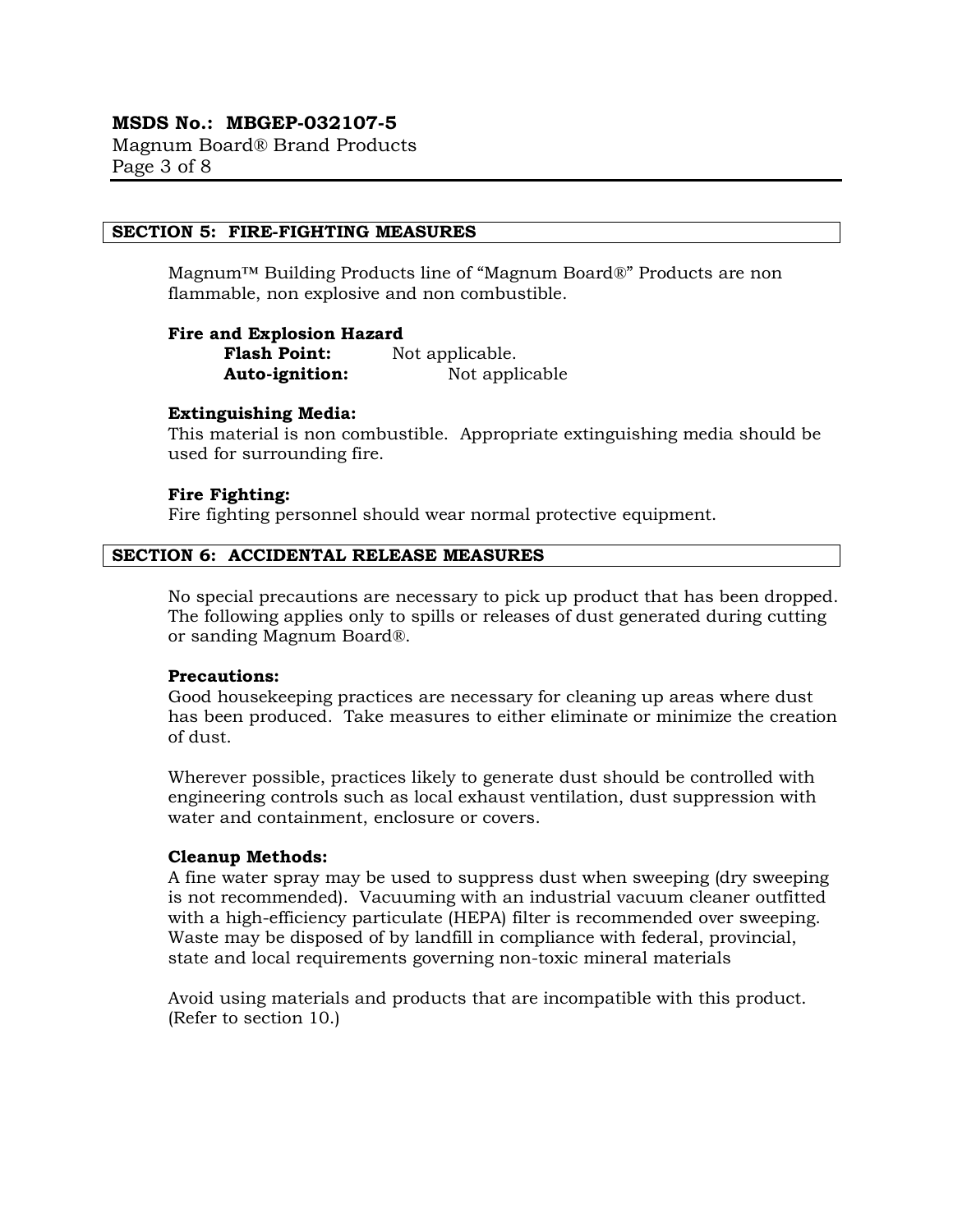Magnum Board® Brand Products Page 4 of 8

#### SECTION 7: HANDLING AND STORAGE

**Handling and Storage** Products in their intact state do not present a health hazard. The controls below apply to dust generated from the boards by cutting, drilling, routing, sawing, crushing, or otherwise abrading, and cleaning or moving sawdust.

#### Other Precautions:

Even though Magnum Board® has been tested and deemed non toxic, Magnum Building Products recommends that exposure to dust be kept as low as reasonably possible. Respirable levels should not exceed those specified by OSHA and MSHA and identified in this MISDS. Exposure to respirable (fine) dust depends on a variety of factors, including activity rate (i.e. cutting rate), method of handling (i.e. electric shears), environmental conditions (i.e. weather conditions, workstation orientation) and control measures used. Wherever possible, practices likely to generate dust should be carried out in well ventilated areas (i.e. outside). The work practices and engineering controls set out in Section 8 should be followed as precautions to reduce dust exposures.

#### SECTION 8: EXPOSURE CONTROLS / PERSONAL PROTECTION

#### Engineering Controls

#### Cutting Outdoors:

- 1. Magnum Building Products recommends positioning cutting station so that wind will blow dust away from user or others in working area and allow for ample dust dissipation.
- 2. Use one of the following methods based on the required cutting rate and jobsite conditions.

#### Best

- Score and snap using carbide-tipped scoring knife or utility knife (Ability to use this method depends on thickness of Magnum Board® being installed.)
- Fibercement board shears (electric or pneumatic).

#### Better

• Dust reducing circular saw equipped with appropriate blade and HEPA vacuum extraction.

Good (for low to moderate cutting only)

• Dust reducing circular saw with appropriate saw blade.

Always use correct tools when executing all cutting operations.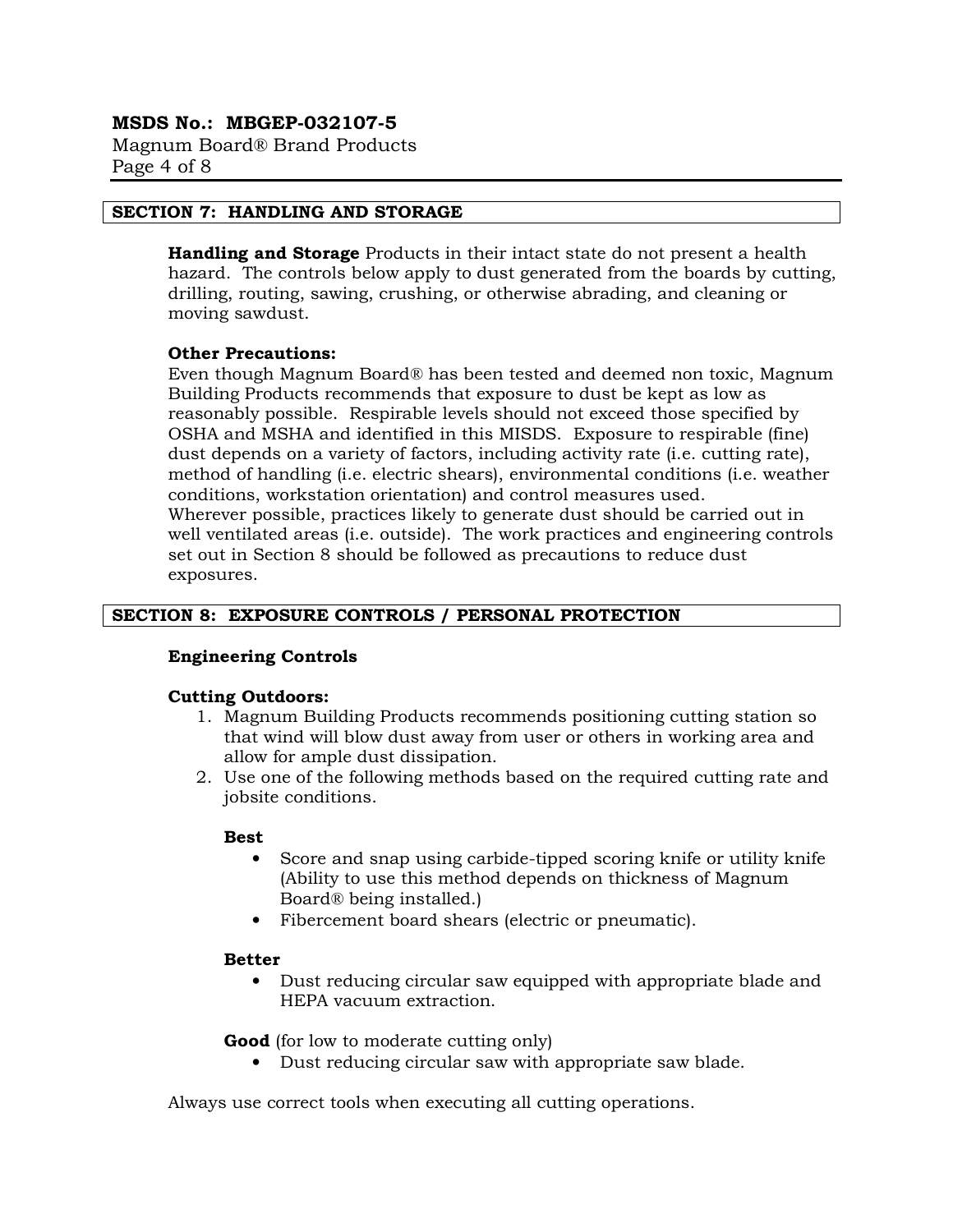Magnum Board® Brand Products Page 5 of 8

## Ventilation:

Use adequate general or local exhaust ventilation to keep airborne concentrations below the permissible exposure limit.

## Respiratory Protection:

Dust mask is recommended. .

#### Eye Protection:

When cutting material, dust resistant safety goggles / glasses should be worn and used in compliance with ANSI Standard Z87.1-1-1989 and applicable OSHA (i.e. 29 CFR 1910.133) standards.

## Skin Protection:

Loose comfortable clothing should be worn. Magnum Building Products recommends that direct skin contact with dust and debris be avoided when possible by wearing long sleeved shirts and long trousers, a cap or hat, and gloves.

## Sanding / Drilling / Other Machining:

If sanding, drilling, or other machining is conducted, Magnum Building Products recommends wear a NIOSH-approved dust mask.

#### Important Notes:

- 1. For maximum protection (lowest respirable dust production), Magnum Building Products recommends always using "Best" level cutting methods where feasible.
- 2. Always use a circular saw blade that is appropriate for the specific operation being undertaken.
- 3. Dry sweeping is not the preferred clean up method Magnum Building Production suggests wet suppression methods or HEPA vacuum.
- 4. It is not recommended that a grinder or continuous rim diamond blade be used for cutting.
- 5. Always follow tool manufacturer's safety recommendations.

## SECTION 9: PHYSICAL AND CHEMICAL PROPERTIES

#### Appearance:

Various colors depending on application, each with varying dimensions according to product used.

Odor: Very mild

Physical State: Solid boards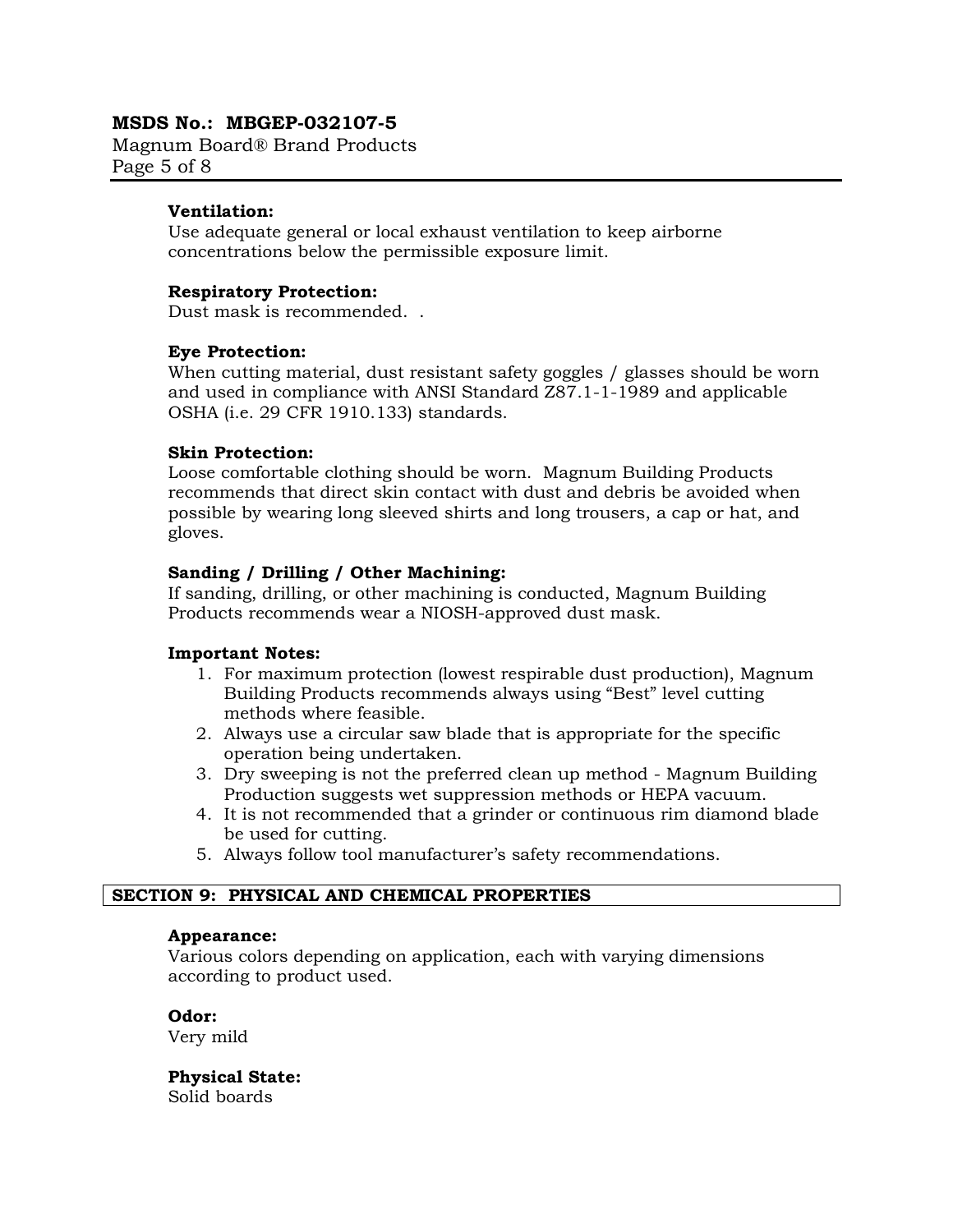Magnum Board® Brand Products Page 6 of 8

# Vapor Pressure:

Not relevant.

#### Specific Gravity: Not relevant.

Flammability Limits: Not relevant.

Boiling Point: Not relevant

Melting Points: Not relevant.

Flash Point: Not relevant.

#### Auto-ignition Temperature: Not relevant.

Volatility:

Not relevant.

## Solubility in Water:

Not relevant.

## Evaporation rate:

Not applicable.

#### NFPA Ratings (Scale 0 – 4)

 $Health = 1$  $Flammablity = 0$  $Reactivity = 0$ Personal Protection = E

#### SECTION 10: STABILITY AND REACTIVITY

#### Stability:

The Magnum Board products identified in section 1 are stable under ordinary conditions.

#### Conditions to Avoid:

Excessive dust generation without proper dust mask protection.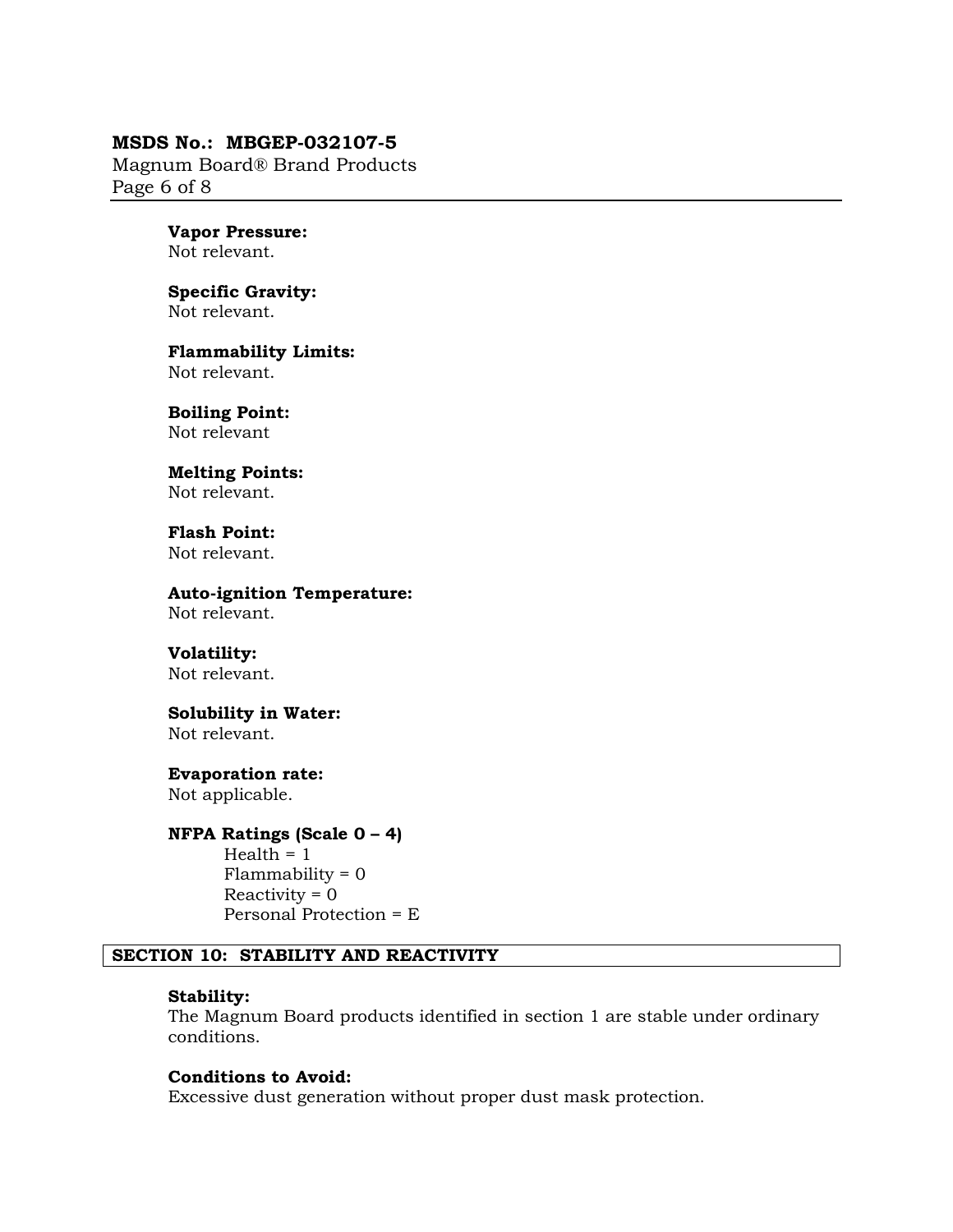Magnum Board® Brand Products Page 7 of 8

#### Materials to Avoid:

Incompatibility: Hydrofluoric acid will dissolve Magnesium Oxide and can generate Magnesium Chloride fumes.

#### SECTION 11: TOLXICOLOGICAL INFORMATION

## Magnum Board® products are non toxic in their intact form. The following applies to dust that may be generated during cutting and sanding.

#### Chronic Effects:

Inhaled: Repeated and prolonged overexposures to dust may cause increased risk of bronchitis. It is possible that repeated inhalation exposure to Magnum Board® fiber dust over time may lead to inflammation of the lungs in humans. All necessary precautions should be taken to prevent inhalation of dust to prevent these problems.

#### SECTION 12: ECOLOGICAL INFORMATION

Because Magnesium Oxide is a naturally occurring mineral, releases that may occur into the environment are not expected to leave any hazardous material that could cause a significant adverse impact.

#### SECTION 13: DISPOSAL CONSIDERATIONS

Dispose of material, as an inert, inorganic mineral, in conformance with federal, provincial, state and local regulations. Magnum Board® is not an RCRA hazardous waste.

#### SECTION 14: TRANSPORT INFORMATION

There are no special requirements for storage and transport of Magnum Board™.

UN No: None allocated Dangerous Goods Class: None allocated Hazchem Code: None allocated Poisons Schedule: None allocated Packing Group: Not applicable

Label: Not a DOT hazardous material.

## SECTION 15: REGULATORY INFORMATION

DOT Hazard Classification: None

**Placard Requirement:** Not a DOT hazardous material.